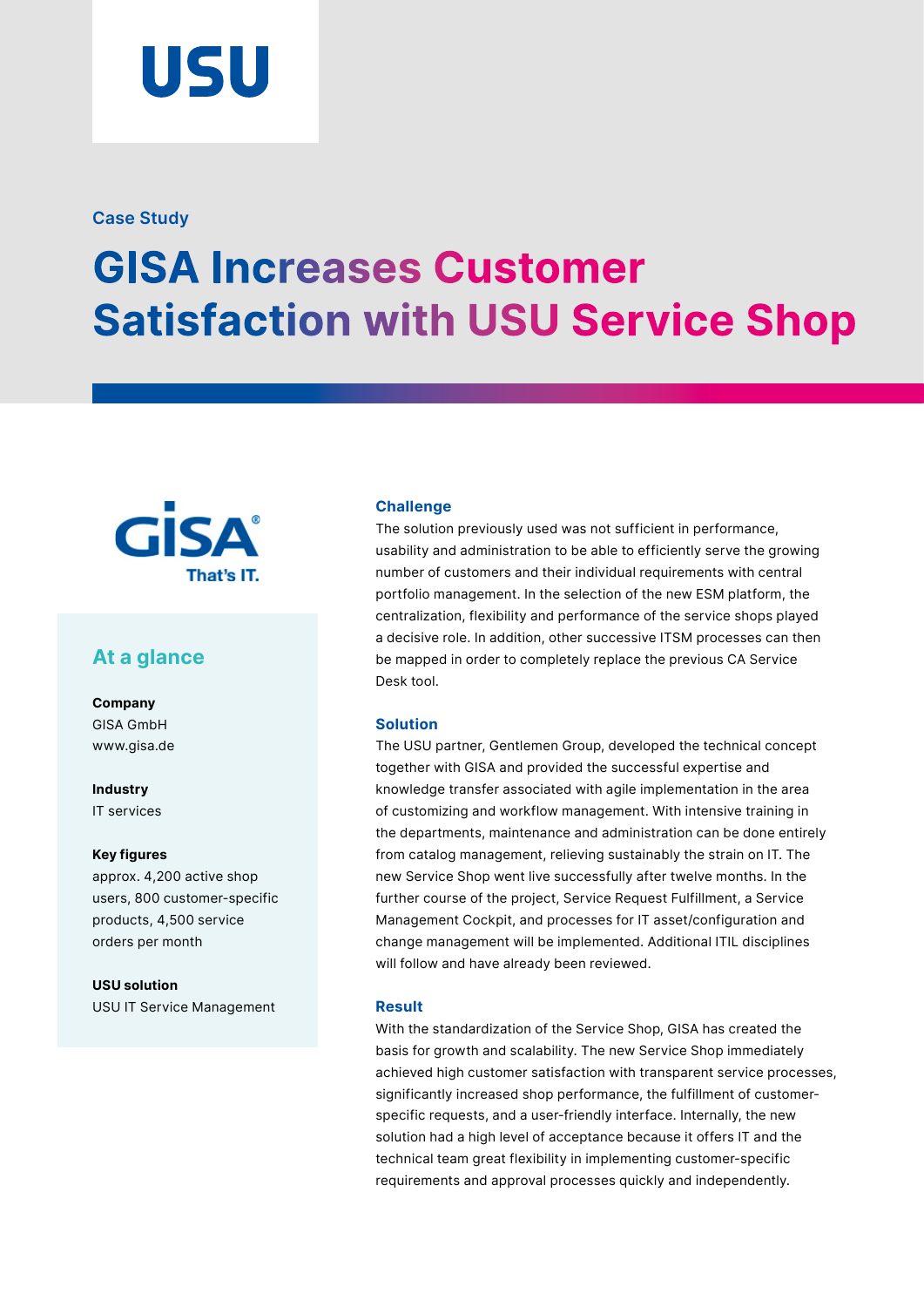

Headquarter of GISA in Halle

**The resonance from our customers to the new Service Shop based on USU Service Management is entirely positive, and their satisfaction is significantly higher than before. Our employees in the department are likewise delighted because they can now implement the customer requirements independently and with greater flexibility**

Tom Halang, Head of Process IT/IT Service & Quality Management, GISA GmbH

#### **The Service Portal as critical success factor**

GISA GmbH, with headquarters in Halle/Saale, is an IT consulting firm and IT service provider with 840 employees serving 300 customers throughout Germany, primarily from energy management, the public sector, and industry. As a central starting point for service customers and their users, the Service Portal plays a decisive role in making the services available. There are more than 800 products available in the shop for each customer, and each month a new customer is activated in the Service Portal. The products offered in the shop and the fulfillment process differs by customer. The Service Shop previously used, which was integrated into the CA Service Desk, had not met customer expectations with regard to user-friendliness and performance for some time. In addition, the shop content could only be updated by IT but not by the technical departments. This also created internal dissatisfaction and slowed further growth which requires swift onboarding of new customers and fast implementation of customerspecific requirements. There were high expectations associated with the introduction of the new Service Shop.

#### **Independence of the department teams from IT**

At GISA, there is a specific technical team that only takes care of order management and updating the Service Shop. IT is not involved in anything that has to do with customizing. For this reason, approx. 10 employees from IT and the department were involved from the onset in the concept phase of the project, and familiarized with the USU shop solution. Afterward, the Order Management Team received intensive training and coaching so they could independently implement the Service Shop product and act as Catalog Manager of the new platform. The ongoing maintenance of the shop content is very detailed because of the quantity structure, and requires a great deal of flexibility from the department. With the USU Service Management, the department team members can independently set up the approval process and levels, and model it with graphic support.

#### **Future-oriented solution for IT**

GISA customers have in part their own domain name in the Service Portal. Users who log into the customer portal are managed by a central identity provider via Keycloak. USU Service Management docks onto this central customer management and grants the respective user automatic access to the Service Shop. GISA was already using its own workflow engine called